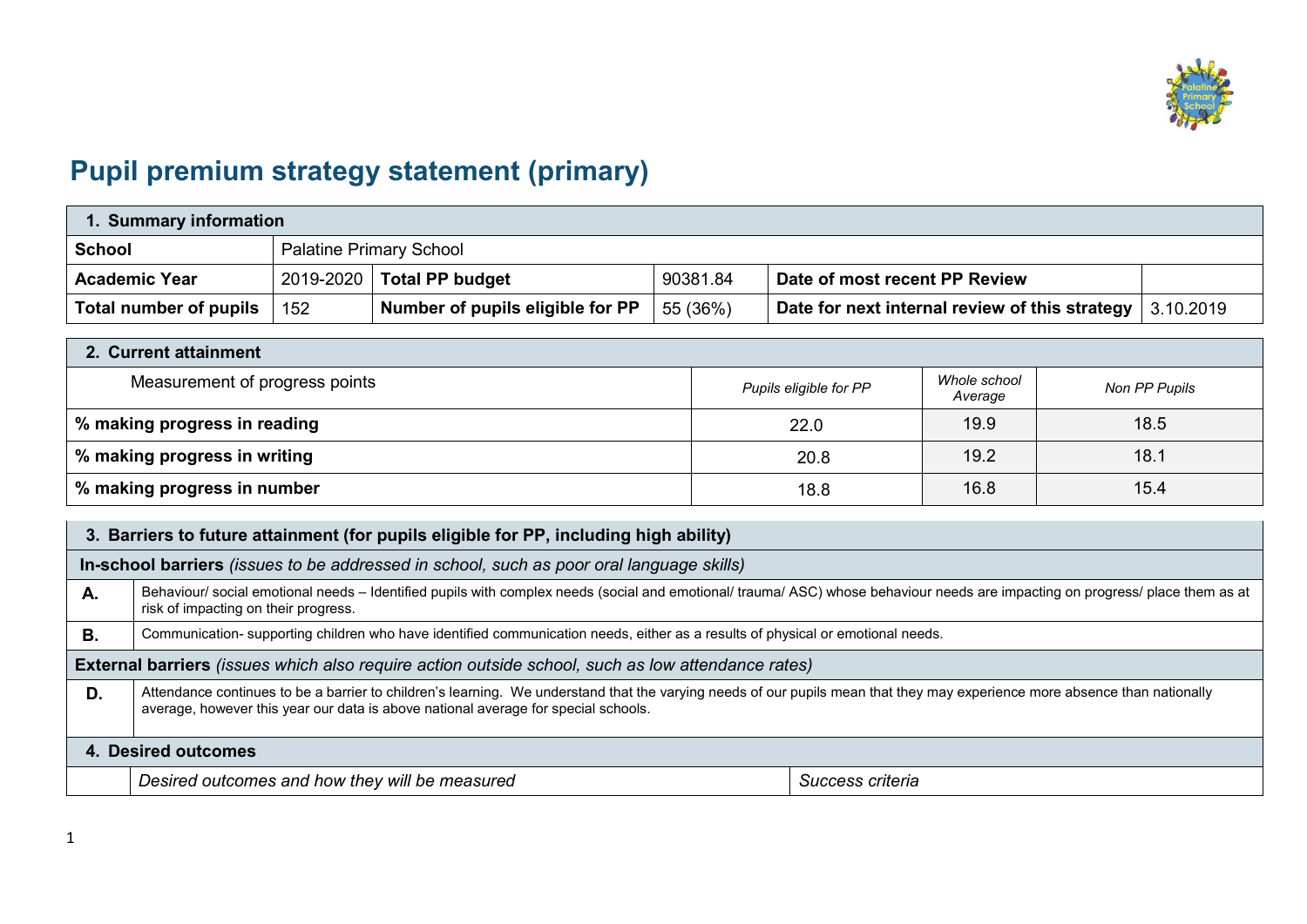

| A.             | Children are well supported in class to make good or better progress.                                           |                                                                                                                       |                                                                                                                                                                                                                                                                                                                                                                                                                                                                                                                                                                                                                                                        |                                                                                                                                                                                                                                                                            | Children will continue to make good or better overall progress as judged<br>in Pupil Progress meetings July 2020 |                                                                                                                                                                                                                                                                                                         |                                                                                                                                                                                                                                                                                                   |  |
|----------------|-----------------------------------------------------------------------------------------------------------------|-----------------------------------------------------------------------------------------------------------------------|--------------------------------------------------------------------------------------------------------------------------------------------------------------------------------------------------------------------------------------------------------------------------------------------------------------------------------------------------------------------------------------------------------------------------------------------------------------------------------------------------------------------------------------------------------------------------------------------------------------------------------------------------------|----------------------------------------------------------------------------------------------------------------------------------------------------------------------------------------------------------------------------------------------------------------------------|------------------------------------------------------------------------------------------------------------------|---------------------------------------------------------------------------------------------------------------------------------------------------------------------------------------------------------------------------------------------------------------------------------------------------------|---------------------------------------------------------------------------------------------------------------------------------------------------------------------------------------------------------------------------------------------------------------------------------------------------|--|
| <b>B.</b>      |                                                                                                                 |                                                                                                                       | Children are emotionally resilient and we offer safe space for children to discuss needs.                                                                                                                                                                                                                                                                                                                                                                                                                                                                                                                                                              |                                                                                                                                                                                                                                                                            |                                                                                                                  | Children will make progress when using the Curtis scale to assess<br>emotional resilience. Children will build strong relationships with staff and<br>feel ready to learn with increased focus and engagement.                                                                                          |                                                                                                                                                                                                                                                                                                   |  |
| $\mathbf{C}$ . |                                                                                                                 |                                                                                                                       | Children are fully integrated into school life overcoming any social barriers                                                                                                                                                                                                                                                                                                                                                                                                                                                                                                                                                                          |                                                                                                                                                                                                                                                                            |                                                                                                                  | Children will be able to access opportunities to access the school day as<br>any other child, such as having access to a good breakfast or being able<br>to take part in extracurricular activities. This will support children in being<br>able to remain focused on learning and engaged with school. |                                                                                                                                                                                                                                                                                                   |  |
|                | 5. Planned expenditure                                                                                          |                                                                                                                       |                                                                                                                                                                                                                                                                                                                                                                                                                                                                                                                                                                                                                                                        |                                                                                                                                                                                                                                                                            |                                                                                                                  |                                                                                                                                                                                                                                                                                                         |                                                                                                                                                                                                                                                                                                   |  |
|                | Academic year                                                                                                   | 2019-2020                                                                                                             |                                                                                                                                                                                                                                                                                                                                                                                                                                                                                                                                                                                                                                                        |                                                                                                                                                                                                                                                                            |                                                                                                                  |                                                                                                                                                                                                                                                                                                         |                                                                                                                                                                                                                                                                                                   |  |
|                |                                                                                                                 | and support whole school strategies.                                                                                  | The three headings below enable schools to demonstrate how they are using the pupil premium to improve classroom pedagogy, provide targeted support                                                                                                                                                                                                                                                                                                                                                                                                                                                                                                    |                                                                                                                                                                                                                                                                            |                                                                                                                  |                                                                                                                                                                                                                                                                                                         |                                                                                                                                                                                                                                                                                                   |  |
|                | i. Quality of teaching for all                                                                                  |                                                                                                                       |                                                                                                                                                                                                                                                                                                                                                                                                                                                                                                                                                                                                                                                        |                                                                                                                                                                                                                                                                            |                                                                                                                  |                                                                                                                                                                                                                                                                                                         |                                                                                                                                                                                                                                                                                                   |  |
|                | <b>Desired outcome</b><br><b>Children are well</b><br>supported in class<br>to make good or<br>better progress. | <b>Chosen</b><br>action /<br>approach                                                                                 | What is the evidence and rationale for<br>this choice?                                                                                                                                                                                                                                                                                                                                                                                                                                                                                                                                                                                                 | How will you<br>ensure it is<br>implemented<br>well?                                                                                                                                                                                                                       |                                                                                                                  | <b>Staff</b><br>lead                                                                                                                                                                                                                                                                                    | When will you review<br>implementation?                                                                                                                                                                                                                                                           |  |
| their class.   | All staff are well trained<br>and support in being<br>responsible for the<br>progress of individuals in         | Introduction of<br>new<br>assessment<br>system to put<br>learning tool<br>boxes at the<br>heart of the<br>curriculum. | Evidence from the EEF toolkit suggests quality first<br>teaching strategies, such as more specific feedback<br>and engaging children in the learning process, are the<br>most effective ways to support children to increase<br>their academic progress. A higher percentage of<br>pupils in receipt of PP funding achieved an overall<br>outstanding measure (48.15%) than those not<br>(46.99%) However more children not in receipt<br>achieved good or better (100% to 96.3%) Although<br>those whose progress required improvement were<br>just two pupils so this is not statistically significant.<br>However, it is imperative we continue our | Senior staff to run staff<br>meetings and regular<br>pupil progress<br>meetings to ensure<br>staff are aware of all<br>groups in their class<br>and who each<br>individual pupils are<br>progressing.<br>Individualised<br>curriculums will ensure<br>needs are met at the |                                                                                                                  | AC, CH                                                                                                                                                                                                                                                                                                  | Training has continued this term and staff<br>have shown this within their teaching. We<br>have conducted staff meetings looking at<br>different skills within teaching.<br>We have conducted training on new<br>resources to support writing teaching. We<br>have had training on maths mastery. |  |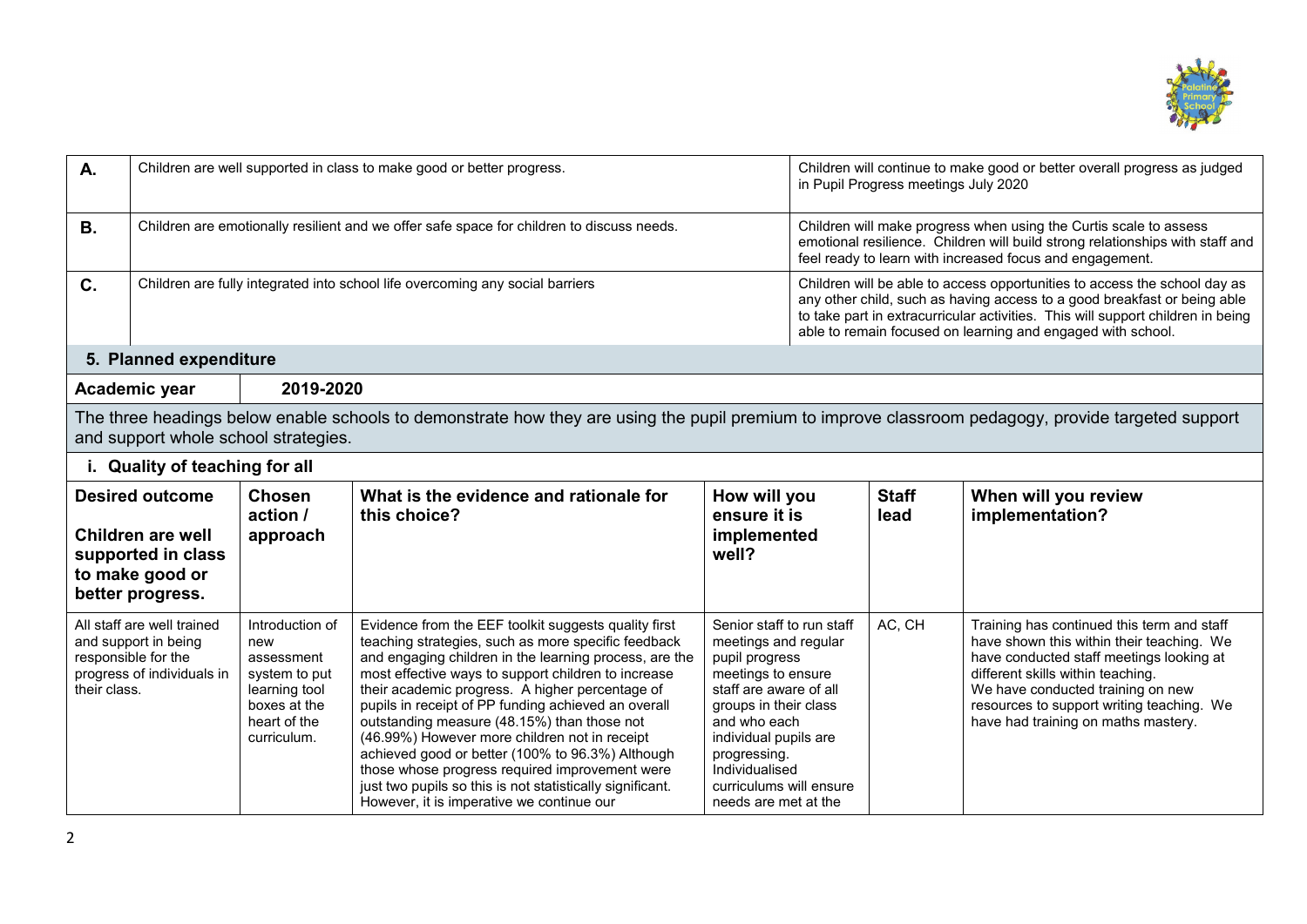

|                                                                                                       |                                       | improvement in whole class teaching and strive for<br>100% of pupils making good or better progress. This<br>is based on the research undertaken in the Ofsted<br>2013 report on Pupil Premium spending which stated<br>good schools 'never confused eligibility for the Pupil<br>Premium with low ability, and focused on supporting<br>their disadvantaged pupils to achieve the highest<br>levels'<br>Schools that have effective pupil premium strategies<br>focus relentlessly on the quality of teaching and<br>learning in each part of the school. This has been<br>highlighted by the Sutton Trust, whose 2011 report on<br>improving the impact of teachers on pupil<br>achievement in the UK revealed that the effects of<br>high-quality teaching are especially significant for<br>pupils from disadvantaged backgrounds. We believe<br>all of our pupils face disadvantage because of their<br>learning needs and therefore our ethos encapsulates<br>this strive for personalisation and quality first<br>teaching. | core of all our teaching.<br>MOT days will examine<br>the quality of teaching<br>and appraisals will<br>ensure all teachers are<br>aware of their strengths<br>and areas for<br>development.                          |           |                                                                                                                      |
|-------------------------------------------------------------------------------------------------------|---------------------------------------|------------------------------------------------------------------------------------------------------------------------------------------------------------------------------------------------------------------------------------------------------------------------------------------------------------------------------------------------------------------------------------------------------------------------------------------------------------------------------------------------------------------------------------------------------------------------------------------------------------------------------------------------------------------------------------------------------------------------------------------------------------------------------------------------------------------------------------------------------------------------------------------------------------------------------------------------------------------------------------------------------------------------------------|-----------------------------------------------------------------------------------------------------------------------------------------------------------------------------------------------------------------------|-----------|----------------------------------------------------------------------------------------------------------------------|
| Specific staff are 'pupil<br>premium champions'<br>within class, allowing for<br>extra support daily. | Pupil premium<br>TA in each<br>class. | As part of our endeavour to support children in a more<br>holistic approach we are championing our children in<br>receipt of PP by ensuring focus is maintained within<br>class. This will allow children to catch up on work,<br>continue daily interventions where needed and be at<br>the forefront of individualised planning. This comes in<br>line with Ofsted 2013 report on Pupil Premium<br>spending which states good schools 'understood the<br>importance of ensuring that all day-to-day teaching<br>meets the needs of each learner'                                                                                                                                                                                                                                                                                                                                                                                                                                                                                 | PPTAs will be identified<br>by teachers this year<br>and may over a variety<br>of roles. Inclusion<br>coordinator will ensure<br>training is scheduled in<br>a timely fashion to<br>ensure training needs<br>are met. | <b>CH</b> | This is something that was reviewed in the<br>summer term as not useful. It was better for<br>all to have oversight. |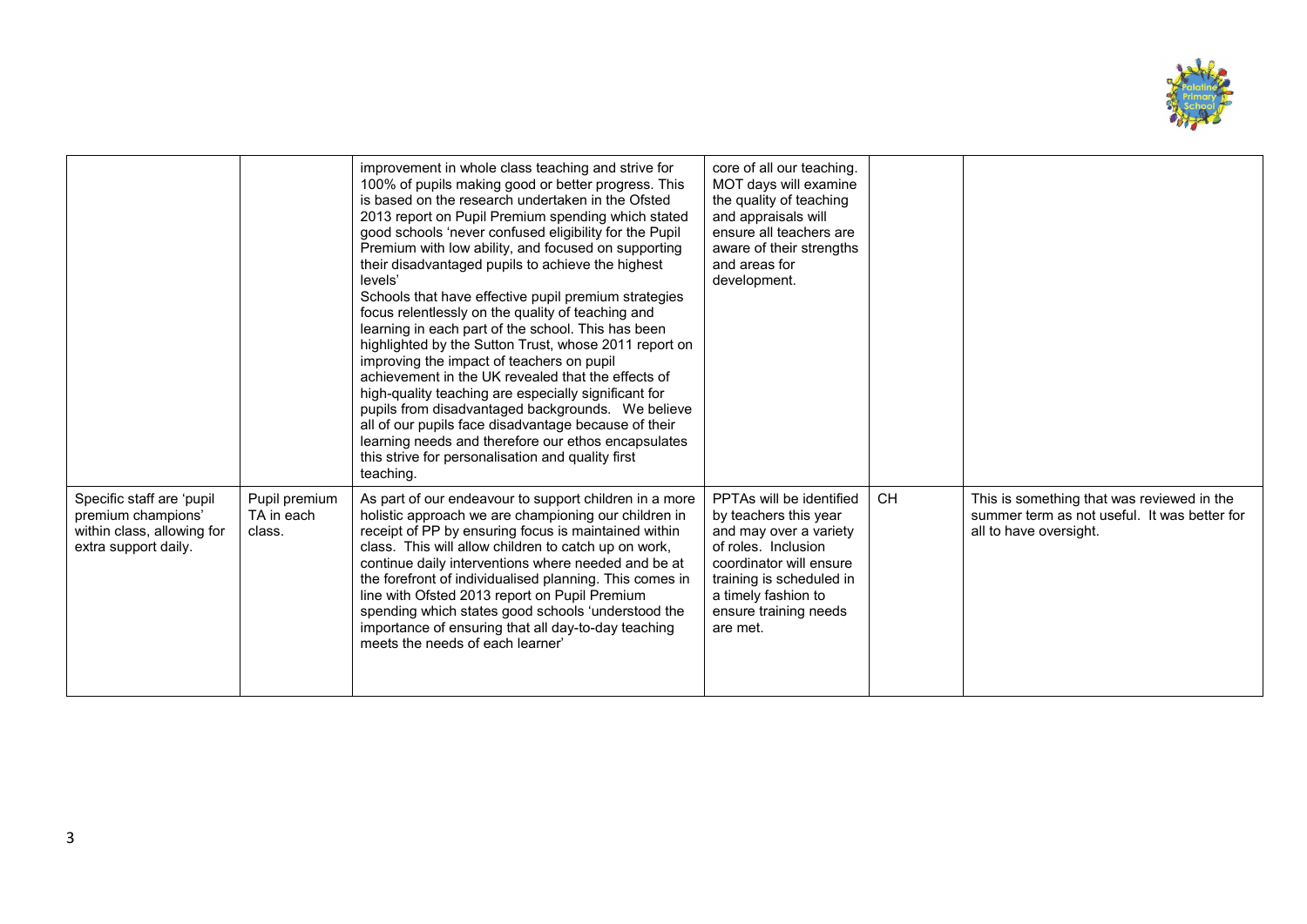

| Children will have<br>access to resources<br>needed to support them<br>within the curriculum. | <b>Resources</b>                     | To access a more individualised curriculum it may be<br>necessary to provide children with specific resources<br>that will support their ability to engage and progress<br>with their learning. | Inclusion coordinator<br>will oversee the<br>ordering of new<br>resources, with PPTAs<br>filling in a form to<br>outline the intended<br>use and benefits of the<br>new resource. The<br>business manager will<br>agree the orders on the<br>basis of budgets and<br>expenditure. | CH                         | At the beginning of Spring one there was an<br>extensive drive on classes ordering resources<br>to support children. This came on the back of<br>training looking at teaching methods and<br>improving communication. As a school we<br>purchased a 'Mighty Write' system that is<br>designed to support children's imaginative<br>and creative writing.<br>Feedback from classes includes: 'The 'what's<br>in the box' toys have helped all of the children to<br>focus and communicate on the exciting toys.<br>They have loved all of them and we have been<br>using them in the sensory room which has again<br>allowed them to them play with them<br>individually, share, communicate and focus! They<br>have been requesting which items they would<br>like to play with and interacting with each other<br>whilst playing with them.'<br>'The resources I have started using with x is the<br>coloured switches. She really enjoys exploring<br>these by pressing them, especially during hello<br>and will anticipate her turn, take the button and<br>press it, she then listens to the voice. If she<br>notices them out, she will approach them and<br>activate them by pressing them. This is helping to<br>develop her communication and ICT skills.' |  |  |  |
|-----------------------------------------------------------------------------------------------|--------------------------------------|-------------------------------------------------------------------------------------------------------------------------------------------------------------------------------------------------|-----------------------------------------------------------------------------------------------------------------------------------------------------------------------------------------------------------------------------------------------------------------------------------|----------------------------|---------------------------------------------------------------------------------------------------------------------------------------------------------------------------------------------------------------------------------------------------------------------------------------------------------------------------------------------------------------------------------------------------------------------------------------------------------------------------------------------------------------------------------------------------------------------------------------------------------------------------------------------------------------------------------------------------------------------------------------------------------------------------------------------------------------------------------------------------------------------------------------------------------------------------------------------------------------------------------------------------------------------------------------------------------------------------------------------------------------------------------------------------------------------------------------------------------------------------------------------------------------------|--|--|--|
|                                                                                               |                                      |                                                                                                                                                                                                 |                                                                                                                                                                                                                                                                                   | <b>Total budgeted cost</b> | 34979.50                                                                                                                                                                                                                                                                                                                                                                                                                                                                                                                                                                                                                                                                                                                                                                                                                                                                                                                                                                                                                                                                                                                                                                                                                                                            |  |  |  |
|                                                                                               | ii. Targeted support                 |                                                                                                                                                                                                 |                                                                                                                                                                                                                                                                                   |                            |                                                                                                                                                                                                                                                                                                                                                                                                                                                                                                                                                                                                                                                                                                                                                                                                                                                                                                                                                                                                                                                                                                                                                                                                                                                                     |  |  |  |
| <b>Desired outcome</b><br><b>Children are</b><br>emotionally                                  | <b>Chosen</b><br>action/appr<br>oach | What is the evidence and rationale for<br>this choice?                                                                                                                                          | How will you<br>ensure it is<br>implemented<br>well?                                                                                                                                                                                                                              | <b>Staff</b><br>lead       | When will you review<br>implementation?                                                                                                                                                                                                                                                                                                                                                                                                                                                                                                                                                                                                                                                                                                                                                                                                                                                                                                                                                                                                                                                                                                                                                                                                                             |  |  |  |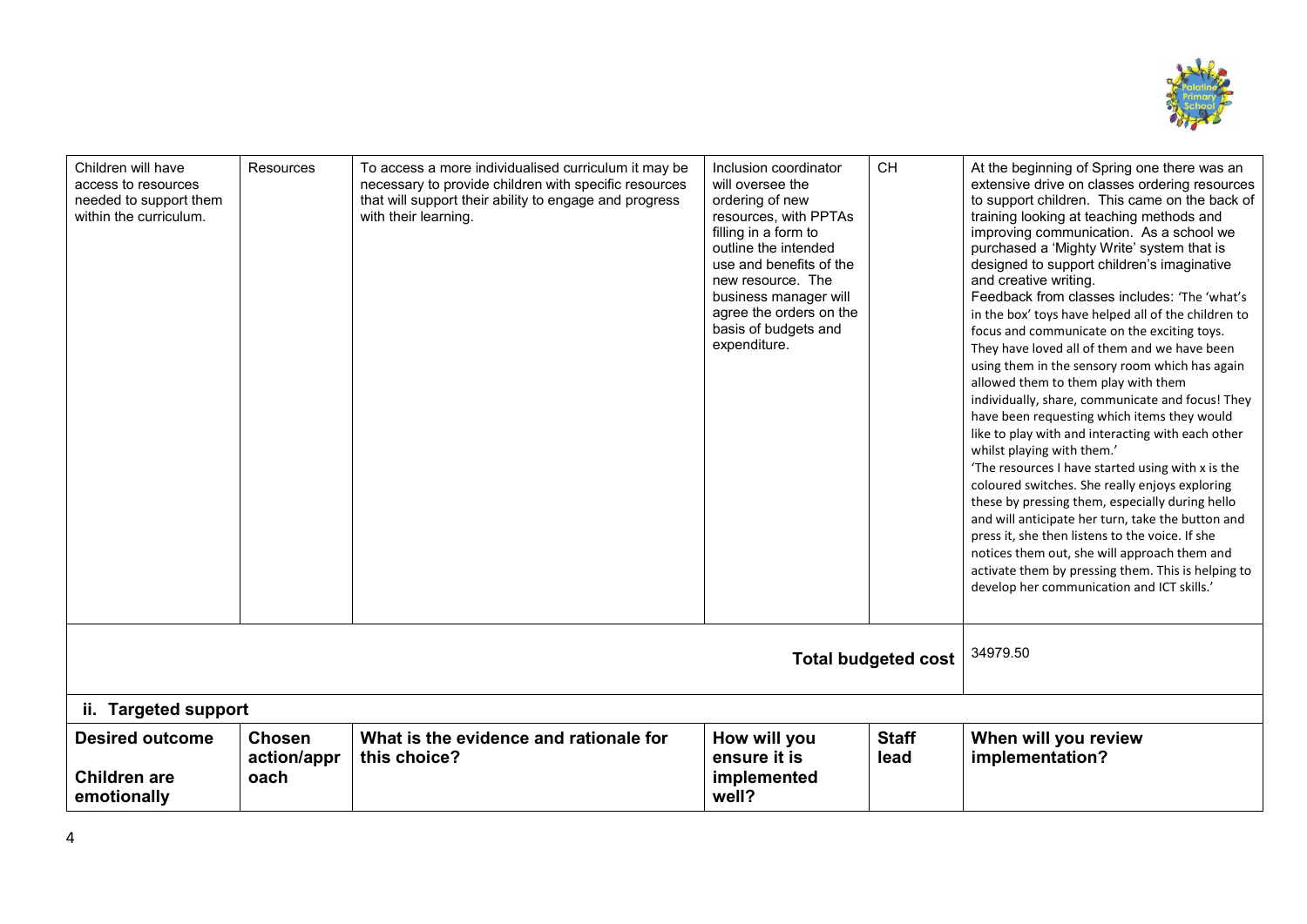

| resilient and we<br>offer safe space<br>for children to<br>discuss needs.                           |                                                                                          |                                                                                                                                                                                                                                                                                                                                                                                                                                                                                                                                                                                                           |                                                                                                                                                                                                                                        |           |                                                                                                                                                                                                                                                                                                                                    |
|-----------------------------------------------------------------------------------------------------|------------------------------------------------------------------------------------------|-----------------------------------------------------------------------------------------------------------------------------------------------------------------------------------------------------------------------------------------------------------------------------------------------------------------------------------------------------------------------------------------------------------------------------------------------------------------------------------------------------------------------------------------------------------------------------------------------------------|----------------------------------------------------------------------------------------------------------------------------------------------------------------------------------------------------------------------------------------|-----------|------------------------------------------------------------------------------------------------------------------------------------------------------------------------------------------------------------------------------------------------------------------------------------------------------------------------------------|
| Children will feel safe<br>and secure at school.<br>enabling them to begin<br>to make good progress | Learning<br>mentor/nurture<br>support/early<br>years<br>support/Mindfu<br>Iness training | Richard Aird OBE, among others, explains the<br>importance of children being ready to learn by feeling<br>secure, emotionally stable and have a sense of self-<br>worth. With this in mind we have ensured a greater<br>number of children are able to access nurture support<br>within the school timetable.                                                                                                                                                                                                                                                                                             | Inclusion coordinator<br>will meet regularly with<br>the learning mentor to<br>ensure that pupils'<br>needs are being met,<br>that interventions are<br>effective and that they                                                        | <b>CH</b> | Our learning mentor continues to see children<br>to support their well being. They have now<br>completed their ELSA (Emotional Literacy<br>Support Assistant) training. They see groups<br>of children to support social skills as well as<br>seeing individuals. Data from this will now be<br>gathered using the ELSA resources. |
| Children will be<br>supported at times of<br>trauma.                                                | Drawing and<br>talking therapy                                                           | Drawing and Talking is a safe and easy to learn serial<br>drawing technique for use with children and young<br>people who have suffered trauma or have underlying<br>emotional difficulties affecting their mental health and<br>well-being. The technique is based on Jungian and<br>Attachment (Bowlby) theories.<br>(drawingandtalking.com)<br>We offer this therapy to children who have been<br>identified as going though or having experienced<br>trauma in the past.                                                                                                                              | Learning mentor will<br>follow training to<br>implement programme<br>for children to access<br>therapy. Inclusion<br>coordinator will liaise to<br>discuss effectiveness<br>and any changes to<br>children accessing the<br>programme. | <b>SM</b> | No children have used this therapy this year<br>due to new initiatives being used and the<br>D&T not being applicable to certain learning<br>levels.                                                                                                                                                                               |
| Children will be<br>supported at times of<br>trauma.                                                | Play therapy                                                                             | Research suggest that schools attempting to be<br>trauma sensitive address 'students' needs in holistic<br>ways, taking into account their relationships, self-<br>regulation, academic competence, and physical and<br>emotional well-being.(traumasensitiveschools.org).<br>With this in mind we chose to access specialist<br>therapy sessions in school to support those children<br>in, or having experienced, some form of trauma.<br>Local school recommendations lead to choosing this<br>particular play therapist who has worked successfully<br>with children in the school for the past year. | AHT will oversee the<br>play therapists<br>interventions and<br>support with what is<br>needed. AHT and<br>Inclusion coordinator<br>will liaise about<br>children's needs and if<br>this particular approach<br>is needed for others.  | <b>RN</b> | No play therapy was requested this academic<br>year. Resources were used elsewhere to<br>support children in therapeutic provision.                                                                                                                                                                                                |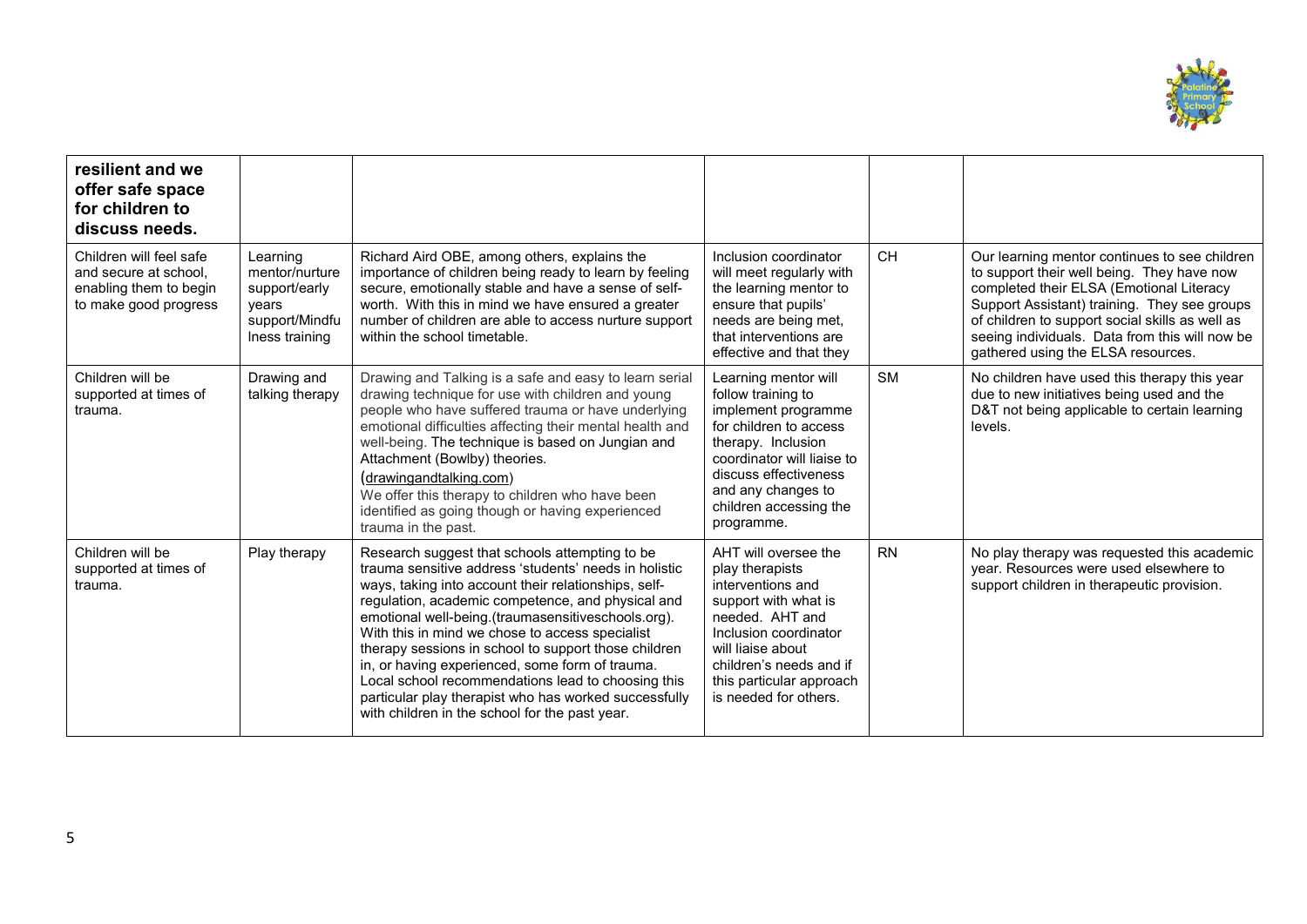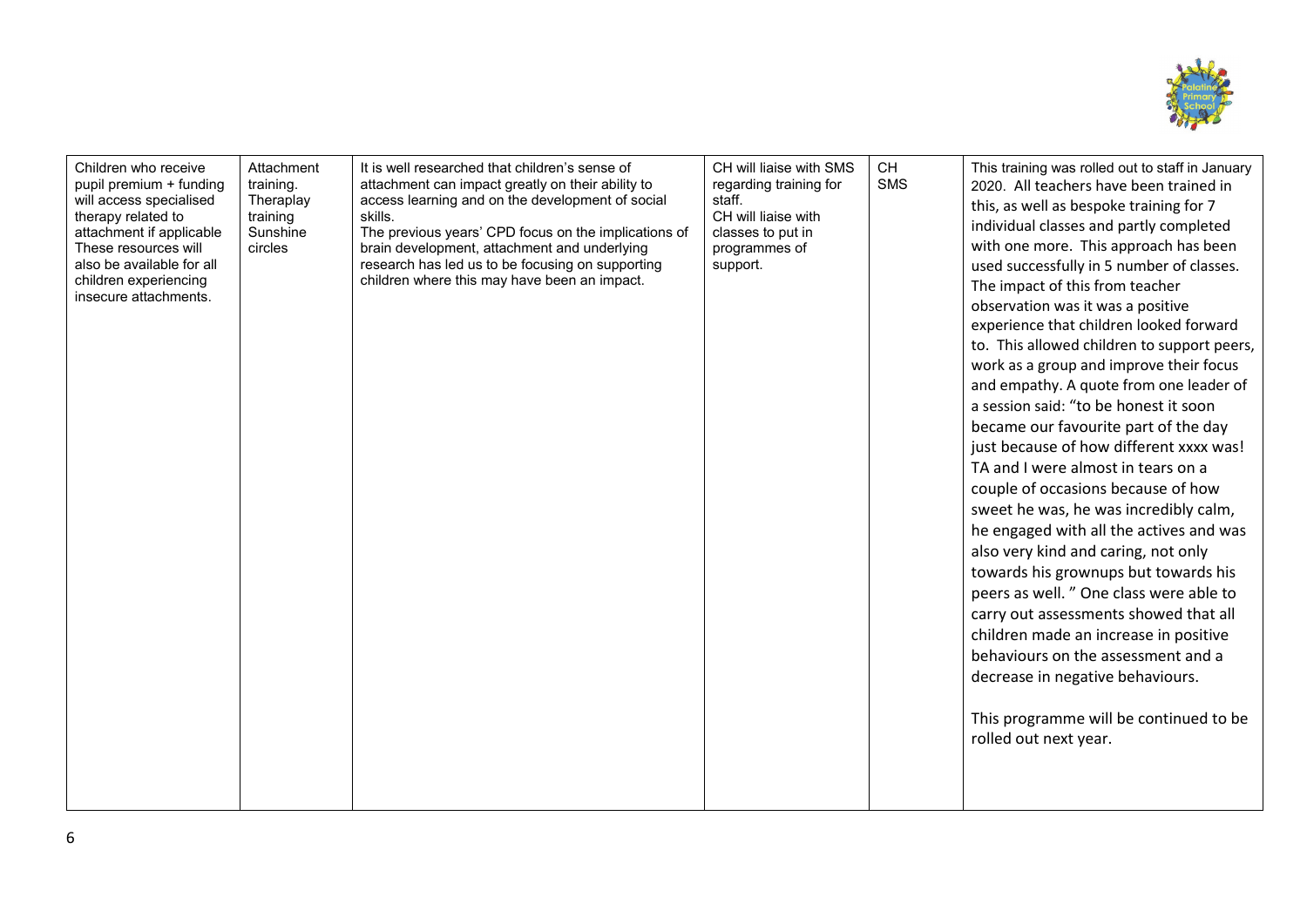

| Children will be<br>supported to widen their<br>diets.                                                                     | Developing a<br>programme<br>based on<br>S.O.S<br>alongside the<br>SALT <sub>s</sub> | The National Autistic Society states that 'eating a<br>varied diet is good for your health, but many people<br>don't achieve this. Some autistic people have a<br>restricted diet, eating only a limited range of food.'<br>They continue to explain how important it is that<br>children are offered a varied diet whilst taking into<br>account their needs and how this may affect them.<br>The S.O.S approach is a stepped approach to support<br>the introduction of new foods. As a school we want to<br>develop a programme that supports staff to deliver a<br>structured introduction and assess children's needs<br>with regards to diet. | CH and SMS to liaise<br>with AN to develop a<br>programme to support<br>children in widening<br>their diets.            | <b>CH</b>            | This is an area that continues to be a need<br>within our school. There is no local training in<br>this area. We will continue to research this in<br>the following year.                                 |
|----------------------------------------------------------------------------------------------------------------------------|--------------------------------------------------------------------------------------|-----------------------------------------------------------------------------------------------------------------------------------------------------------------------------------------------------------------------------------------------------------------------------------------------------------------------------------------------------------------------------------------------------------------------------------------------------------------------------------------------------------------------------------------------------------------------------------------------------------------------------------------------------|-------------------------------------------------------------------------------------------------------------------------|----------------------|-----------------------------------------------------------------------------------------------------------------------------------------------------------------------------------------------------------|
|                                                                                                                            | Total budgeted cost                                                                  | 26,465                                                                                                                                                                                                                                                                                                                                                                                                                                                                                                                                                                                                                                              |                                                                                                                         |                      |                                                                                                                                                                                                           |
| iii. Other approaches                                                                                                      |                                                                                      |                                                                                                                                                                                                                                                                                                                                                                                                                                                                                                                                                                                                                                                     |                                                                                                                         |                      |                                                                                                                                                                                                           |
| <b>Desired outcome</b><br><b>Children are fully</b><br>integrated into<br>school life<br>overcoming any<br>social barriers | <b>Chosen</b><br>action/appr<br>oach                                                 | What is the evidence and rationale for<br>this choice?                                                                                                                                                                                                                                                                                                                                                                                                                                                                                                                                                                                              | How will you<br>ensure it is<br>implemented<br>well?                                                                    | <b>Staff</b><br>lead | When will you review<br>implementation?                                                                                                                                                                   |
| Children receive a<br>nutritious breakfast to<br>allow them to focus<br>during the morning at<br>school                    | Breakfast club                                                                       | It is well documented that a healthy breakfast can<br>support children to concentrate in schools. It is also<br>offered a calm space during what can be a tricky<br>transition for some pupils.                                                                                                                                                                                                                                                                                                                                                                                                                                                     | Breakfast club is an<br>established resource<br>that we will continue to<br>run.                                        | <b>SM</b>            | Breakfast club has continued to be a very<br>popular provision this year. We have<br>provided many children with a better start to<br>their school day. On average 15 children<br>accessed this each day. |
| Children will be able to<br>access extra-curricular<br>activities when these<br>opportunities are offered<br>to them.      | Extra-curricular<br>activities                                                       | Social, emotional and physical health are all<br>supported when children choose to take part in<br>extracurricular activities. We will support children to<br>be able to access these when and where possible.                                                                                                                                                                                                                                                                                                                                                                                                                                      | Teachers will suggest<br>children. Extra PE will<br>be continued to be<br>offered this year to<br>support children with | <b>CH</b>            | 6 children have accessed extra P.E sessions<br>this year. This has supported confidence and<br>team work. These sessions were very limited<br>due to COVID-19 partial closures.                           |